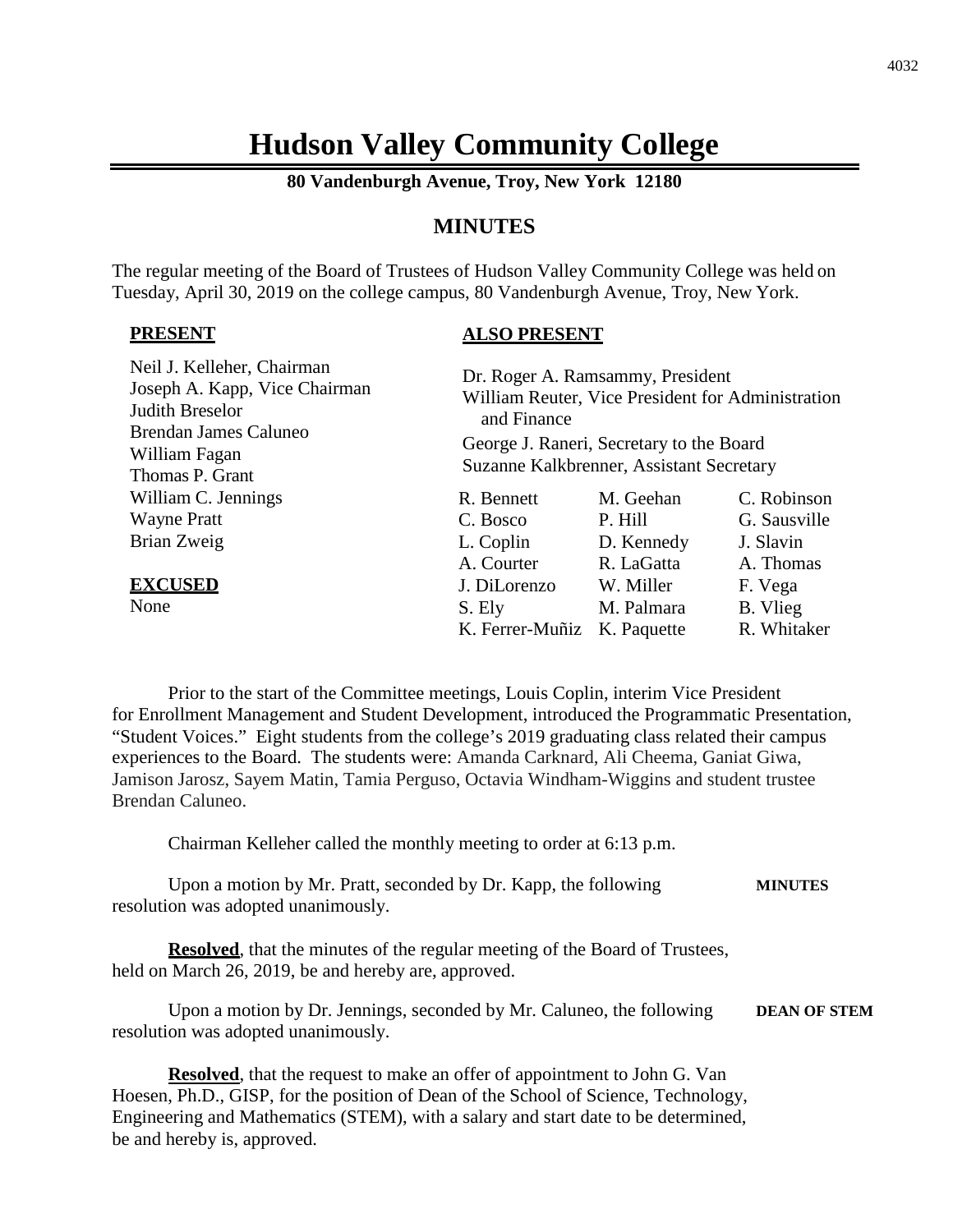Upon a motion by Mr. Fagan, seconded by Dr. Kapp, the following **POLICY ON** resolution was adopted unanimously. **GENERATING**

# **MICRO-CREDENTIALS**

**Resolved**, that the request for approval of the policy entitled, "Policy on Generating Micro-credentials," as recommended by the Academic Senate and the President, be, and hereby is, approved. The policy shall read as follows:

# **POLICY ON GENERATING MICRO-CREDENTIALS FROM HUDSON VALLEY COMMUNITY COLLEGE**

#### **Context:**

With the rapid growth of technological change, employers struggle to hire qualified college graduates. The need for ongoing education and skill-based competencies has become critical. As a leader of job based education in the Capital Region, it is essential that Hudson Valley Community College respond to this need. Micro-credentials are one way to identify and document the attainment of these competencies. We, therefore, offer the following processes to generate micro-credentials from our campus. Please note that all micro-credentials at Hudson Valley are created and approved in accordance with guidelines and policies established by SUNY.

#### **Not for Credit Process**:

All not for credit micro-credentials shall originate and be controlled by the departments of the college to which the demand is identified and the ability to meet those demands are available. A micro-credential should meet a defined need as identified by the department head and have a clear description and criteria by which the achievement of said credential is met. This shall include performance levels when and if appropriate. Any microcredential that relates to content taught within a current academic department shall have the approval from that Department Chair. The originating department head will have the authority to approve the micro-credential and will inform the Vice President for Academic Affairs about the micro-credential.

#### **For Credit Process:**

All for credit micro-credentials shall follow a similar procedural flow as outlined by the Academic Senate Curriculum Committee for a "New Program/Certificate" proposal. This includes origination within an academic department using the micro-credential form. In some cases, a micro-credential may be closely aligned with a professional certification. In such cases, coordination with the outside association may be appropriate.

#### **Not for Credit to Credit Process:**

In the event that a group of credit-free courses or not for credit micro-credentials are ''stacked" or combined to form an overarching for credit micro-credential, this new micro-credential would be evaluated and approved in the same manner as other for credit micro-credentials with the sponsoring department chair submitting the micro-credential through the Curriculum Committee and Academic Senate.

#### **Micro-credential Completion Requirements:**

A student who wishes to pursue a for-credit micro-credential is strongly encouraged to seek advisement from the Office of Continuing Education. To receive an established forcredit micro-credential, a student must meet all of the following requirements: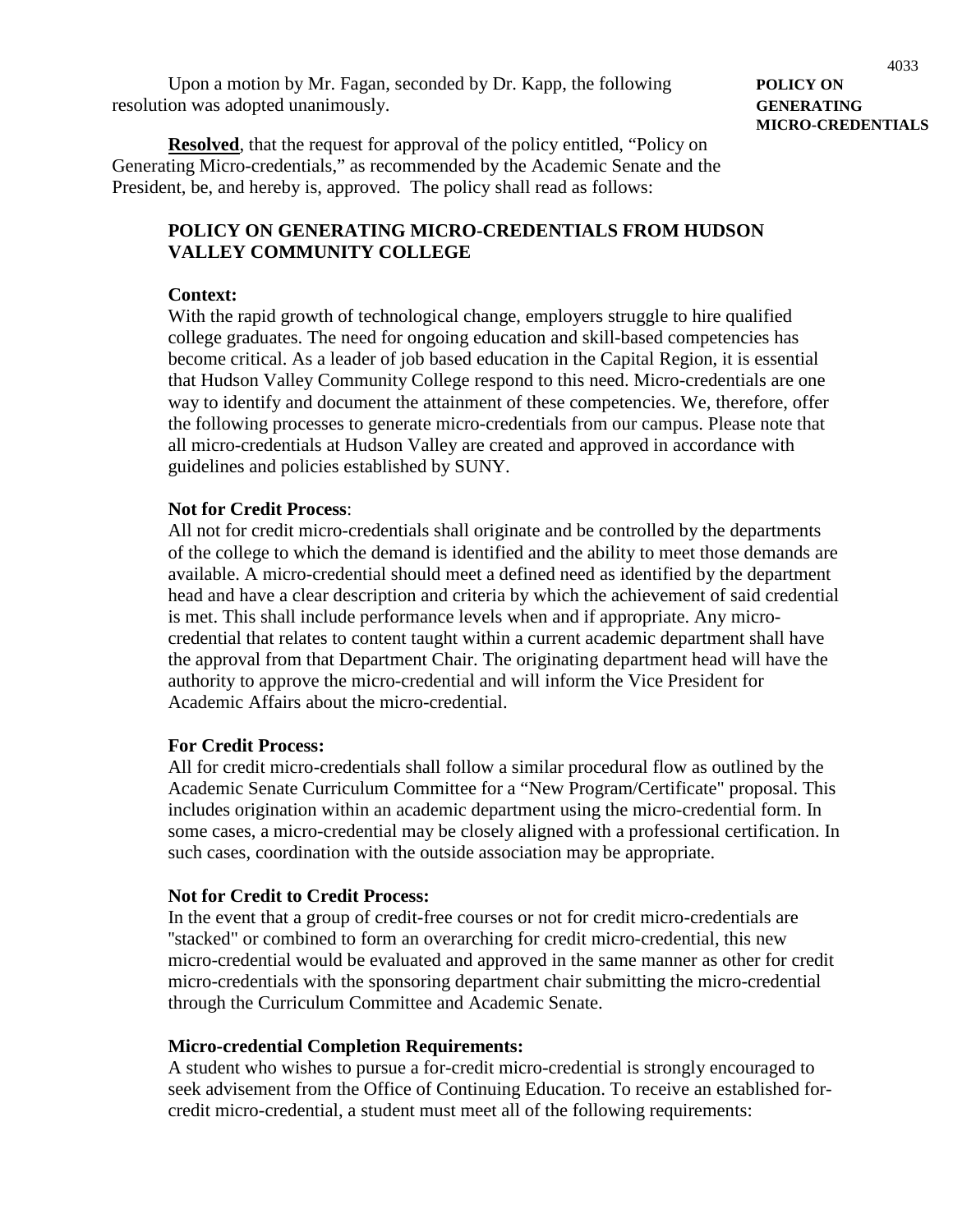- 1. Earn a grade of "C" or higher in all required courses.
- 2. Complete all prescribed minimum credit requirements.
- 3. Complete a minimum of 50 percent of the required course credit in residence at Hudson Valley Community College.
- 4. Submit completed micro-credential completion application to Registrar's Office.

The student is ultimately responsible for ensuring that all micro-credential requirements have been fulfilled. A student may complete the micro-credential requirements at the end of the fall, spring or summer semesters. Hudson Valley Community College awards micro-credentials following the close of each of these terms. In order to be considered for micro-credential completion, applications must be submitted by the deadlines noted below. If any of the deadlines noted below fall on a weekend, the deadline will be the last business day prior to the noted deadline.

Fall: October 15 Spring: March 31 Summer: June 15

Micro-credential Completion Applications for all semesters can be accessed here.

If a student does not file an application, the student's academic record will not be reviewed for micro-credential completion. Upon review, any student who has not met all micro-credential requirements will be notified of the deficiency and may reapply for a subsequent micro-credential completion period.

A student will not receive a micro-credential or be able to request a transcript until all outstanding obligations have been satisfied.

#### **Statute of Limitation on Micro-credential Completion**

No course may be applied to a micro-credential that was completed more than five years prior to the term in which a student submits a Micro-credential Completion Application. The academic department responsible for the micro-credential may be more restrictive with time requirements as outlined in the micro-credential requirements.

Upon a motion by Dr. Jennings, seconded by Ms. Breselor, the following **CURRICULUM** resolution was adopted unanimously. **CHANGES**

**Resolved**, that the following curriculum changes, as recommended by the Academic Senate and the President, be, and hereby are, approved:

# **1. Change in Program Title, Program Entrance Requirements, and Change in Degree Requirements:**

*A. Business Administration A.S. Degree: Honors Track. Fall 2019*

#### **Title Change:**

The reason for the title change is consistency in the department. The department used to be listed as Business – Business Administration, etc. This is the only department left with the dash. The title would also be consistent with other institutions.

#### **Program Entrance Requirements:**

Consistent with other Honor Tracks at the college, the department will no longer require the SAT.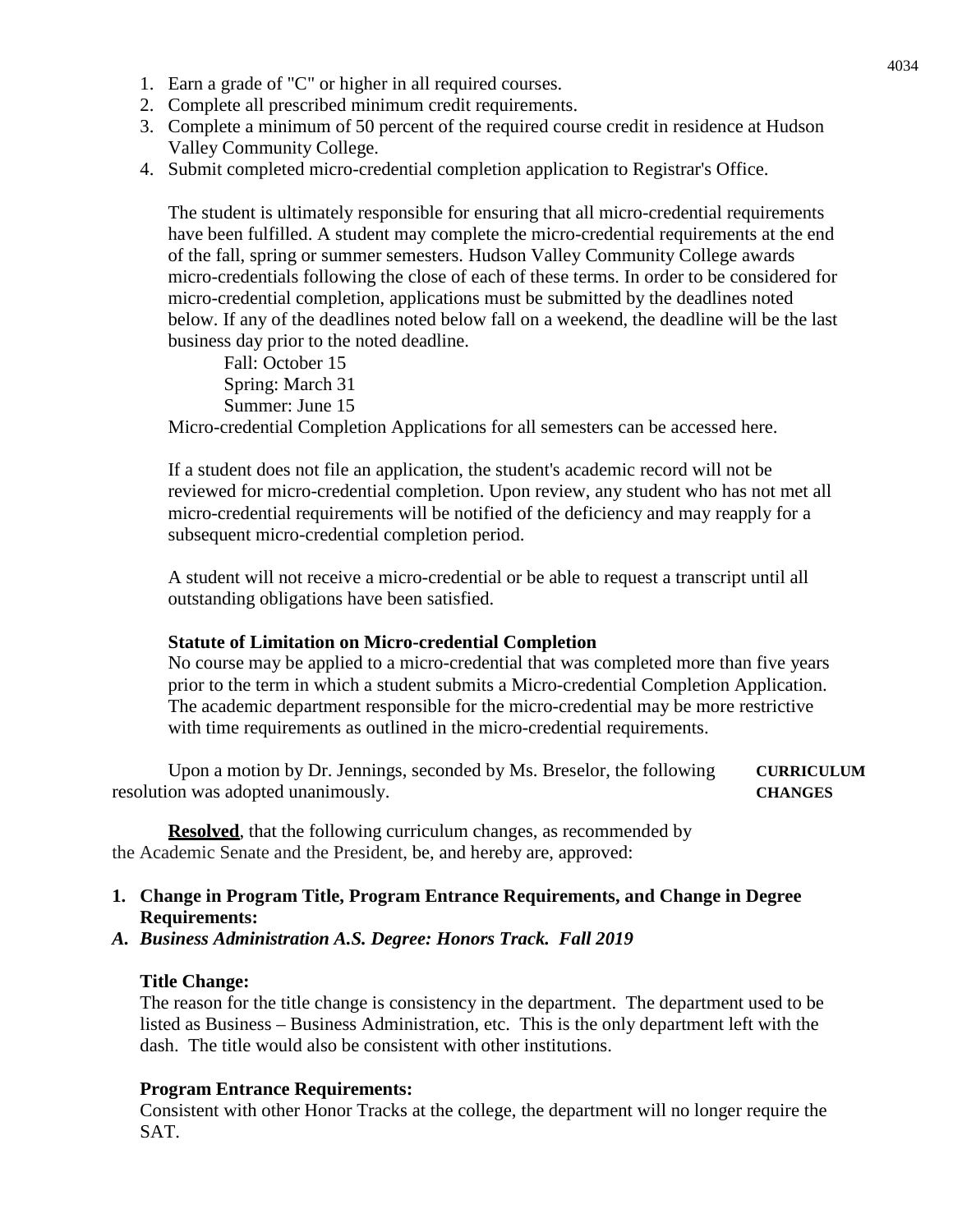# **Change in Degree Requirements:**

- Remove CISS 101, Business Computing Application and Analytics Development and replace with CMPT 115, Introduction of Business Analytics with Microsoft Excel as an option for the Computing and Information Sciences Elective Credits.
- General Education electives would no longer be restricted to specific courses, giving students greater flexibility in terms of the classes they choose. Elective choices would still satisfy SUNY General Education requirements.
- Change in course selection in Honors Track to provide students greater flexibility in course selection relevant to career and transfer goals in accordance with the college's current substitution policy. SUNY General Education requirements will still be met.

# **2. Change in Degree Requirements**

# *A. Computer Aided Drafting Certificate. Fall 2019*

# **Change in credit and contact hours:**

Due to decrease in the course credit hours for MFTS 100, 3 credits to 2 credits, the total program credit hours for Computer Aided Drafting Certificate would change from 45 credits to 44 credits. Therefore, changing the course requirements from MFTS 100 to CADD 125, 3- 0-3, maintains the program total course credits at 45.

# *B. Advanced Manufacturing Technology A.O.S. Degree. Fall 2019*

Changing credit and contact hours for several courses and removing an old course and replacing it with a new course. These changes will enhance student preparation for the work place as well as better enhance the learning/behavioral objective for the courses and the program making the students more valuable to the industry.

# **Change in Credit and Contact Hours:**

- MFTS 100, Print Reading for Manufacturing 1-2-2
- MFTS 115, Introduction to Computer Applications in Manufacturing 1-2-2
- MFTS 211, Manufacturing Processes 1-2-2

# **Change in Course Title and Change in Credit and Contact hours:**

- MFTS 214, Quality Assurance and Control changes to: MFTS 214, Advanced Dimensional Metrology- 1-4-3
- New Course replacing MFTS 231 Controls: MFTS 232 Industrial Maintenance 2-4-4 Industrial Maintenance is a subject area requested by advisory board members and companies our graduates work for. This course will focus on the diagnosis, repair and maintenance of the equipment and machines used in a modern manufacturing facility. This ability is sorely needed by the industry and will make our students even more valuable.

Upon a motion by Mr. Grant, seconded by Mr. Pratt, the following **HVCC FOUNDATION-**resolution was adopted unanimously. **2019-2020 OPERATING**

**BUDGET**

**Resolved**, that the request for approval of the Hudson Valley Community College Foundation, Inc.'s operating budget for the fiscal year 2019-2020, totaling \$1,954,086 in revenues and \$1,681,325 in expenditures, as recommended by the Foundation Board of Directors on March 27, 2019, be and hereby is, approved.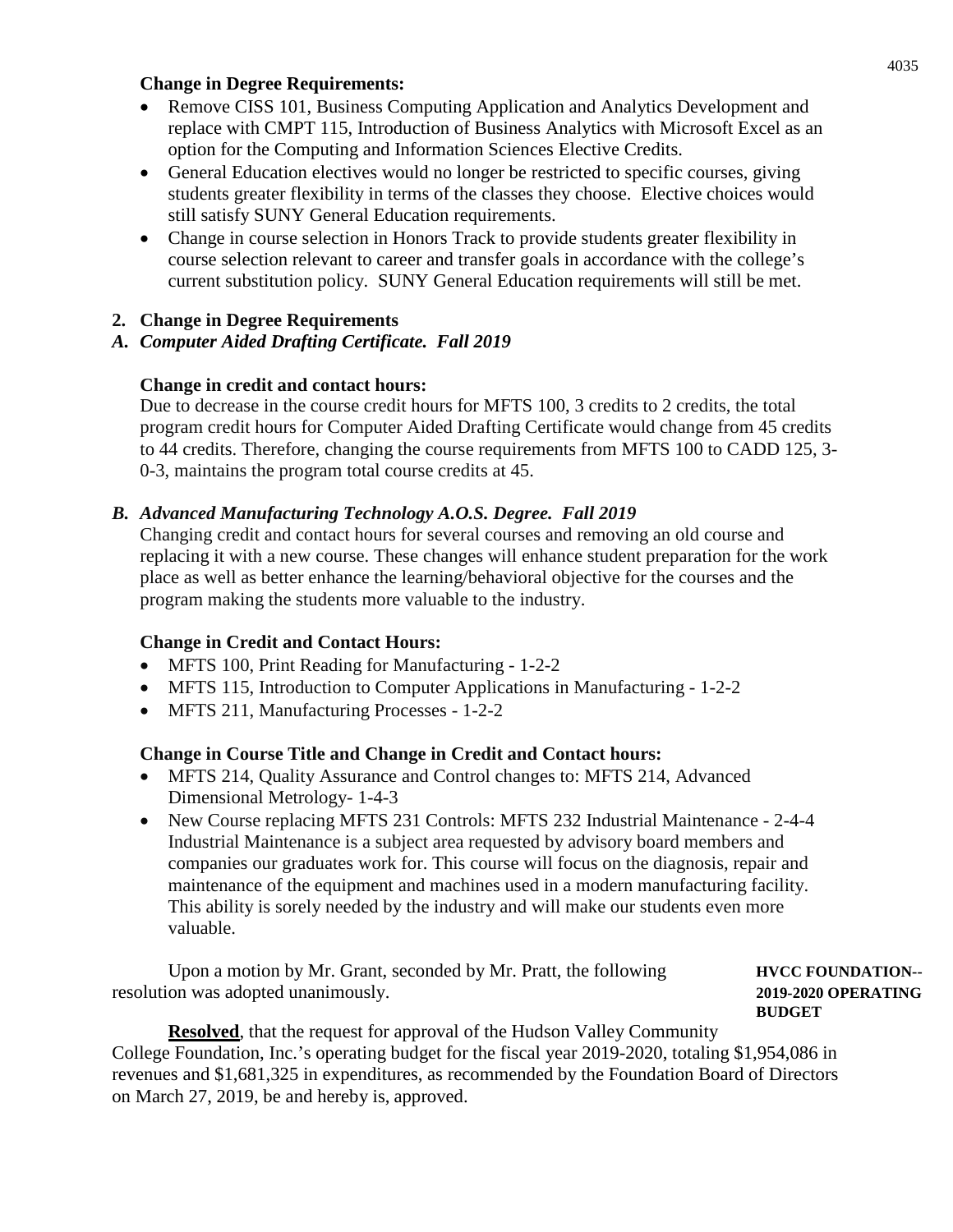Upon a motion by Mr. Caluneo, seconded by Mr. Fagan, the following **HVCC FOUNDATION**-resolution was adopted unanimously. **IRS FORM 990 FILING**

**Resolved**, that the request for approval to accept the Hudson Valley Community College Foundation, Inc.'s IRS Form 990 for the fiscal year ended June 30, 2018, as prepared by UHY, LLP, and as recommended by the Foundation Board of Directors on March 27, 2019; be, and hereby is, approved.

Upon a motion by Mr. Grant, seconded by Dr. Jennings, the following **FACULTY STUDENT** resolution was adopted unanimously. **ASSOCIATION**

**Resolved**, that the request for approval of the Faculty Student Association **BUDGET** budget for the fiscal year 2019-2020, totaling \$7,504,602 in revenues and \$7,436,015 in expenditures, as recommended by the Faculty Student Association Board of Directors on April 8, 2019, be and hereby is, approved.

Upon a motion by Dr. Jennings, seconded by Dr. Kapp, the following **CAPITAL** resolution was adopted unanimously. **CONSTRUCTION--**

**Resolved**, that the request for approval of the award of contract for General **RELATED** Construction in the amount of \$345,550 to M.A. Schafer Construction, Inc. for the **RENOVATIONS:** capital project entitled "Science Center & Related Building Renovations," be, and **GENERAL** hereby is, approved. **CONSTRUCTION**

Upon a motion by Mr. Fagan, seconded by Mr. Caluneo, the following **CAPITAL** resolution was adopted unanimously. **CONSTRUCTION--**

**Resolved**, that the request for approval of the award of contract for **RELATED** Plumbing in the amount of \$89,400 to P & J (Postler & Jaeckle, Corp.) for the **RENOVATIONS:** capital project entitled "Science Center & Related Building Renovations," be, and **PLUMBING** hereby is, approved.

Upon a motion by Dr. Kapp, seconded by Mr. Caluneo, the following **CAPITAL** resolution was adopted unanimously. **CONSTRUCTION--**

**Resolved**, that the request for approval of the award of contract for **RELATED** Mechanical in the amount of \$144,400 to E. W. Tompkins Company, Inc. for the **RENOVATIONS:** capital project entitled "Science Center & Related Building Renovations," be, and **MECHANICAL** hereby is, approved.

Upon a motion by Mr. Fagan, seconded by Dr. Jennings, the following **CAPITAL** resolution was adopted unanimously. **CONSTRUCTION--**

**Resolved**, that the request for approval of the award of contract for **RELATED** Electrical & Communcations Cabling in the amount of \$198,300 to ARCON **RENOVATIONS:** Construction & management Services, Inc., for the capital project entitled **ELECTRICAL &** "Science Center & Related Building Renovations," be, and hereby is, approved. **CABLING**

Upon a motion by Ms. Breselor, seconded by Dr. Kapp, the following **CAPITAL** resolution was adopted unanimously. **CONSTRUCTION--**

**Resolved**, that the request for approval for the award of contract for a **PLAN** Facility Master Plan in the amount of \$182,600 to JMZ Architects and Planners, P.C. for the capital project entitled "Facility Master Plan," be and hereby is, approved.

**SCIENCE CENTER &**

**2019-2020 OPERATING**

**SCIENCE CENTER &**

**SCIENCE CENTER &**

**SCIENCE CENTER &**

**FACILITY MASTER**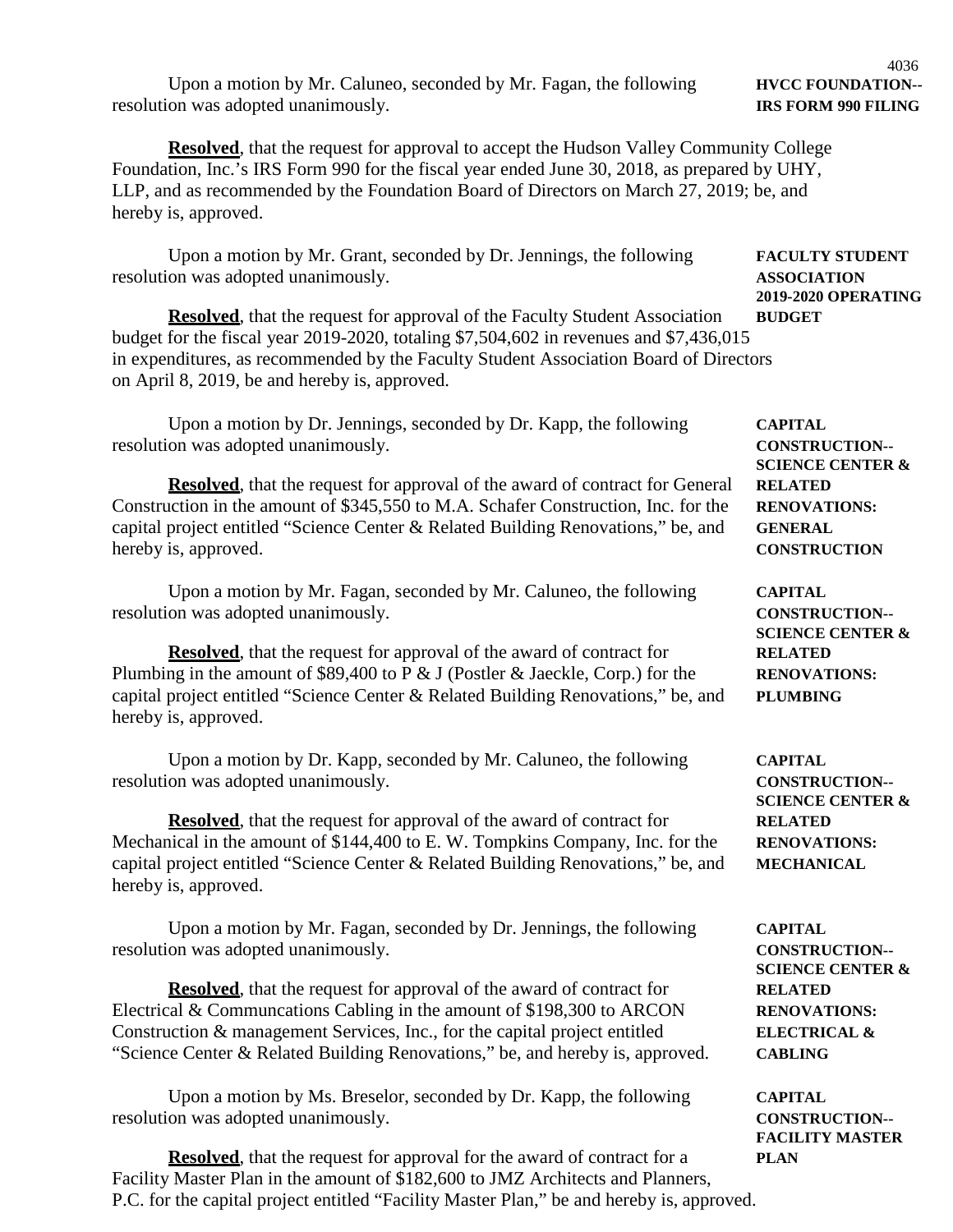Upon a motion by Mr. Caluneo, seconded by Dr. Jennings, the following **CAPITAL** resolution was adopted unanimously. **CONSTRUCTION--**

**Resolved**, that the request for approval of the award of contract for Design  $\&$  **RENOVATION:** Services in the amount of \$70,400 to Envision Architects, D.P.C. for the capital **DESIGN SERVICES** project entitled "Guenther Enrollment Services Center – Repair & Renovation," be and hereby is, approved.

# **INFORMATION ITEMS INFORMATION**

The following information items were noted: **ITEMS**

#### **A. 2019/2020 College Faculty Promotions**

Faculty recommended for promotion effective September 1, 2019 are outlined below and written recommendations of the Interim Vice President for Academic Affairs, Deans and Department Chairpersons at the College are enclosed on the portal.

#### **Assistant Professor to Associate Professor - \$2,000 Adjustment**

| Nicole Arduini-VanHoose | History, Philosophy and Social Sciences |
|-------------------------|-----------------------------------------|
| Donna Barron            | Biology, Chemistry and Physics          |
| Patricia Blacklock      | <b>Individual Studies</b>               |
| Martha Desmond          | <b>Nursing</b>                          |
| Jennifer Eaton          | <b>Individual Studies</b>               |
| <b>Erica Puentes</b>    | <b>Business Administration</b>          |
| <b>Matthew Zembo</b>    | History, Philosophy and Social Sciences |

#### **Associate Professor to Full Professor - \$2,500 Adjustment**

| Mary Evans      | English, Foreign Languages, and English as a Second Language |
|-----------------|--------------------------------------------------------------|
| Jacob Silvestri | Health, Physical Education and Exercise Studies              |

#### **B. 2018/2019 College Faculty Merit recommendations**

In accord with Article XII-C of the Collective Bargaining Agreement between the College and the Hudson Valley Community College Faculty Association, Faculty merit recommendations effective September 1, 2019 are outlined below and written recommendations of the Vice President for Academic Affairs, Deans and Department Chairpersons at the College are enclosed on the portal.

#### **Department Chair (\$2,000)**

Judith DiLorenzo Dental Hygiene

#### **Faculty (\$1,000 each)**

| Shawna Addison | Criminal Justice, Forensic Science and Public Administration |
|----------------|--------------------------------------------------------------|
| Jodi Dorrough  | <b>Nursing</b>                                               |
| Kyra Garrigue  | Fine Arts, Theatre Arts and Digital Media                    |
| Johanna Mather | Accounting, Entrepreneurship and Marketing                   |

**GUENTHER REPAIR**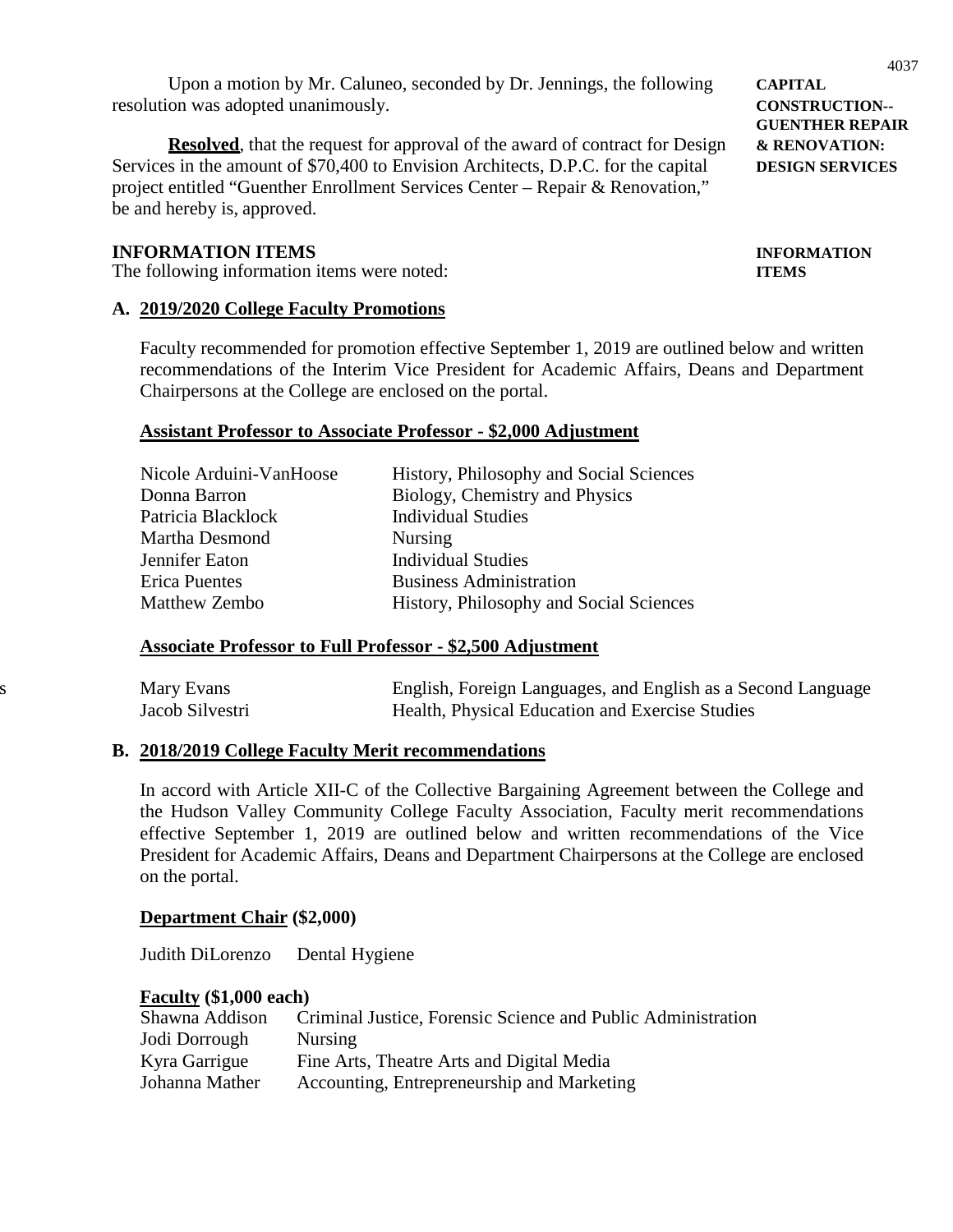# **C. DEPARTMENT CHAIRPERSON**

|  | 1. School of Engineering and Industrial Technologies<br>George P. Raneri, Interim Department Chairperson<br>Automotive, Manufacturing and Electrical Engineering Technologies, |              |  |
|--|--------------------------------------------------------------------------------------------------------------------------------------------------------------------------------|--------------|--|
|  |                                                                                                                                                                                |              |  |
|  |                                                                                                                                                                                |              |  |
|  | f/t temp. appt., eff. $5/1/19$ or thereafter                                                                                                                                   | \$68,242/yr  |  |
|  | $+$ \$9,472 stipend (pro-rated)                                                                                                                                                |              |  |
|  | <b>D. FULL-TIME FACULTY</b>                                                                                                                                                    |              |  |
|  | 1. School of Liberal Arts & Sciences                                                                                                                                           |              |  |
|  | Melissa Kate Adams-Silva, Instructor,                                                                                                                                          |              |  |
|  | English, Foreign Languages and English as a Second Language,                                                                                                                   |              |  |
|  | $f/t$ appt., eff. $9/3/19$                                                                                                                                                     | \$48,981/yr  |  |
|  |                                                                                                                                                                                |              |  |
|  | 2. E.O.C.                                                                                                                                                                      |              |  |
|  | Heather Dare, Counselor,                                                                                                                                                       |              |  |
|  | E.O.C.,                                                                                                                                                                        |              |  |
|  |                                                                                                                                                                                |              |  |
|  | f/t appt., eff. 4/29/19                                                                                                                                                        | \$45,000/yr  |  |
|  |                                                                                                                                                                                |              |  |
|  | E. FULL-TIME NON-TEACHING PROFESSIONALS                                                                                                                                        |              |  |
|  | 1. Academic Affairs                                                                                                                                                            |              |  |
|  | Jason Degnan, Scheduling Coordinator,                                                                                                                                          |              |  |
|  | Academic Affairs, f/t appt., eff. 4/15/19                                                                                                                                      | \$41,132/yr  |  |
|  |                                                                                                                                                                                |              |  |
|  | Rebecca Maroncelli, Technical Assistant,                                                                                                                                       |              |  |
|  | Civil, Construction, Industrial & Mechanical Technologies,                                                                                                                     |              |  |
|  | f/t appt., eff. $4/15/19$                                                                                                                                                      | \$43,831/yr  |  |
|  |                                                                                                                                                                                |              |  |
|  | F. FULL-TIME CLASSIFIED/NON-INSTRUCTIONAL STAFF                                                                                                                                |              |  |
|  | 1. Academic Affairs                                                                                                                                                            |              |  |
|  | Timothy Howe, Laboratory Technician,                                                                                                                                           |              |  |
|  | Automotive, Manufacturing and Mechanical Engineering Technologies,                                                                                                             |              |  |
|  | f/t appt., eff. $4/29/19$                                                                                                                                                      | \$22.263/hr  |  |
|  |                                                                                                                                                                                |              |  |
|  | 2. Administration and Finance                                                                                                                                                  |              |  |
|  | Kevin Keefer, Custodial Worker,                                                                                                                                                |              |  |
|  |                                                                                                                                                                                |              |  |
|  | Physical Plant,                                                                                                                                                                |              |  |
|  | f/t appt., eff. $3/28/19$ or thereafter                                                                                                                                        | \$13.4995/hr |  |
|  |                                                                                                                                                                                |              |  |
|  | Lamont Knight, Custodial Worker,                                                                                                                                               |              |  |
|  | Physical Plant,                                                                                                                                                                |              |  |
|  | f/t appt., eff. $3/28/19$ or thereafter                                                                                                                                        | \$13.4995/hr |  |
|  |                                                                                                                                                                                |              |  |
|  | Isaac Okyere-Addo, Custodial Worker,                                                                                                                                           |              |  |
|  | Physical Plant,                                                                                                                                                                |              |  |
|  | f/t appt., eff. $3/28/19$ or thereafter                                                                                                                                        | \$13.4995/hr |  |
|  |                                                                                                                                                                                |              |  |
|  | 3. School of Liberal Arts and Sciences                                                                                                                                         |              |  |
|  |                                                                                                                                                                                |              |  |
|  | Kathleen Zilch, Program Assistant Academics I,<br>Individual Studies,                                                                                                          |              |  |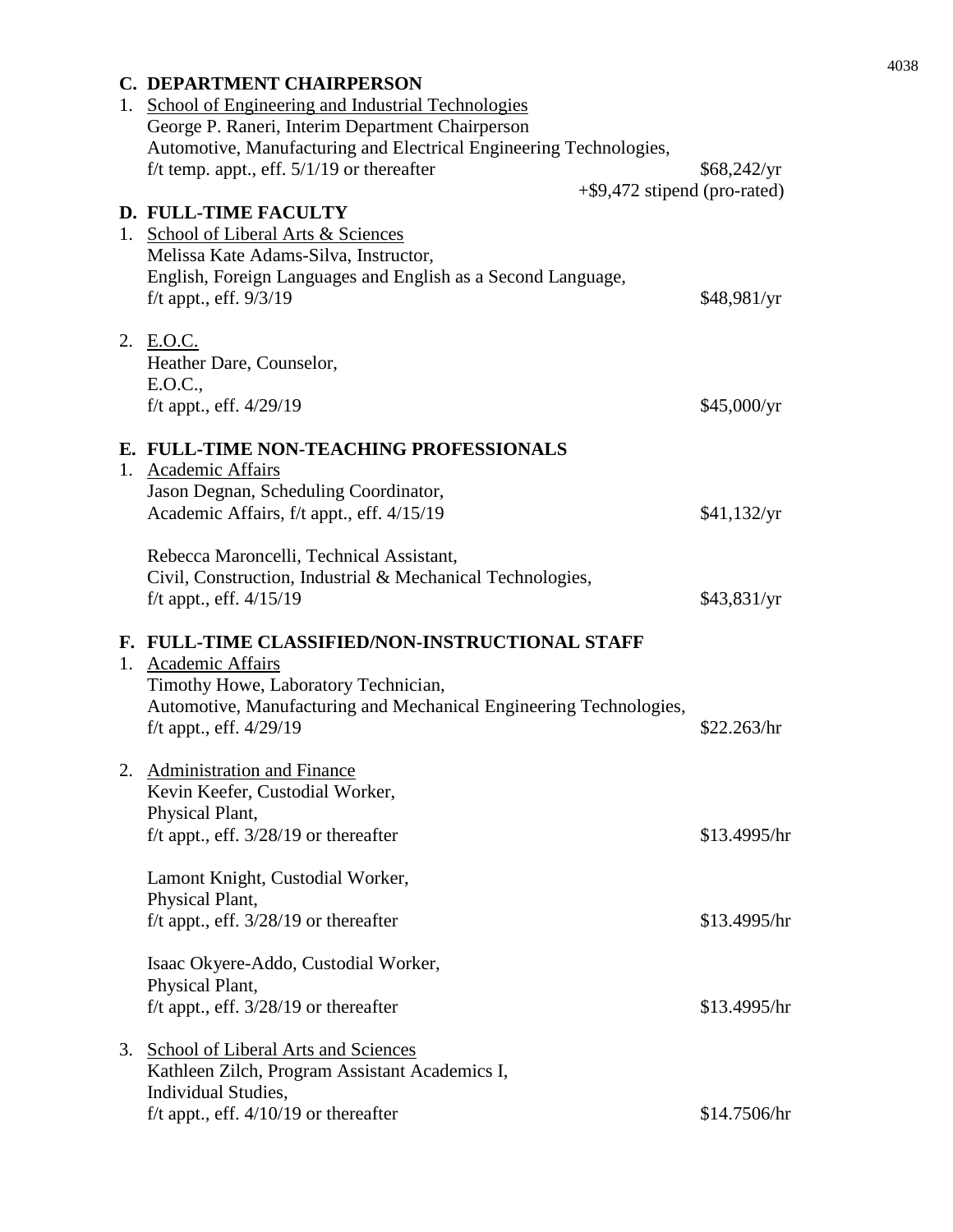|    | <b>G. PART-TIME NON-TEACHING PROFESSIONALS</b><br>1. Academic Affairs<br>Lauren MacPhearson, Technical Assistant,<br>TEC-SMART, |               |
|----|---------------------------------------------------------------------------------------------------------------------------------|---------------|
|    | $p/t$ appt., eff. $5/1/19$                                                                                                      | \$19.00/hr    |
| 2. | <b>Enrollment Management and Student Development</b><br>Catherine Bell, Head Bowling Coach,<br>Intercollegiate Athletics,       |               |
|    | $p/t$ appt., eff. $4/2/2019$ or thereafter                                                                                      | \$5,000/yr    |
|    | Joseph Dana, Assistant Football Coach,<br>Intercollegiate Athletics,<br>$p/t$ temp appt., eff. $4/10/19$                        | \$1,263.12/yr |
|    | Sean Jennings, Assistant Football Coach,<br>Intercollegiate Athletics,<br>$p/t$ temp appt., eff. $4/10/19$                      | \$1,263.12/yr |
|    | Devon Tomson, Head Men's Soccer Coach,<br>Intercollegiate Athletics,<br>p/t appt., eff. 4/15/19                                 | \$1,736.82/yr |

# **H. RESIGNATIONS**

- 1. Stacey Kennedy, Records Clerk/Keyboard Specialist, E.O.C., eff. 3/15/19
- 2. James Slavin, Assistant to the Vice President for Academic Affairs, eff. 5/15/19
- 3. Lindsey St. Clair, Advising Specialist, Technology Advisement Center, eff. 4/24/19
- 4. Bradley Sullivan, Assistant Football Coach, Intercollegiate Athletics, eff. 3/7/19
- 5. Jacqueline Welch, Assistant Women's Basketball Coach, Intercollegiate Athletics, eff. 3/4/19

# **I. RETIREMENT**

1. Donald Heckelman, Professor, Mathematics and Engineering Science, eff. 8/30/19

# **J. ADVISORY COMMITTEE APPOINTMENTS**

1. Dental Hygiene Johanna Root, Dental Hygienist

# **K. ALCOHOLIC BEVERAGE REQUESTS**

- 1. Advisory Committee Reception, BTC Meeting Rooms, 4/17/19
- 2. Faculty/Staff Honors Convocation, Guenther Enrollment Center Lobby, 5/9/19

# **L. HVCC MONTHLY FINANCIAL REPORTS**

- 1. 2018-2019 Fiscal Year Operating Budget Summary as of 3/31/19
- 2. 2018-2019 Enrollment Summary Spring 2019
- 3. Capital Expenditures, March 2019 and cumulative

# **M. FSA MONTHLY FINANCIAL REPORTS**

1. FSA Financial Reports, periods ending 2/28/19 and 3/31/19